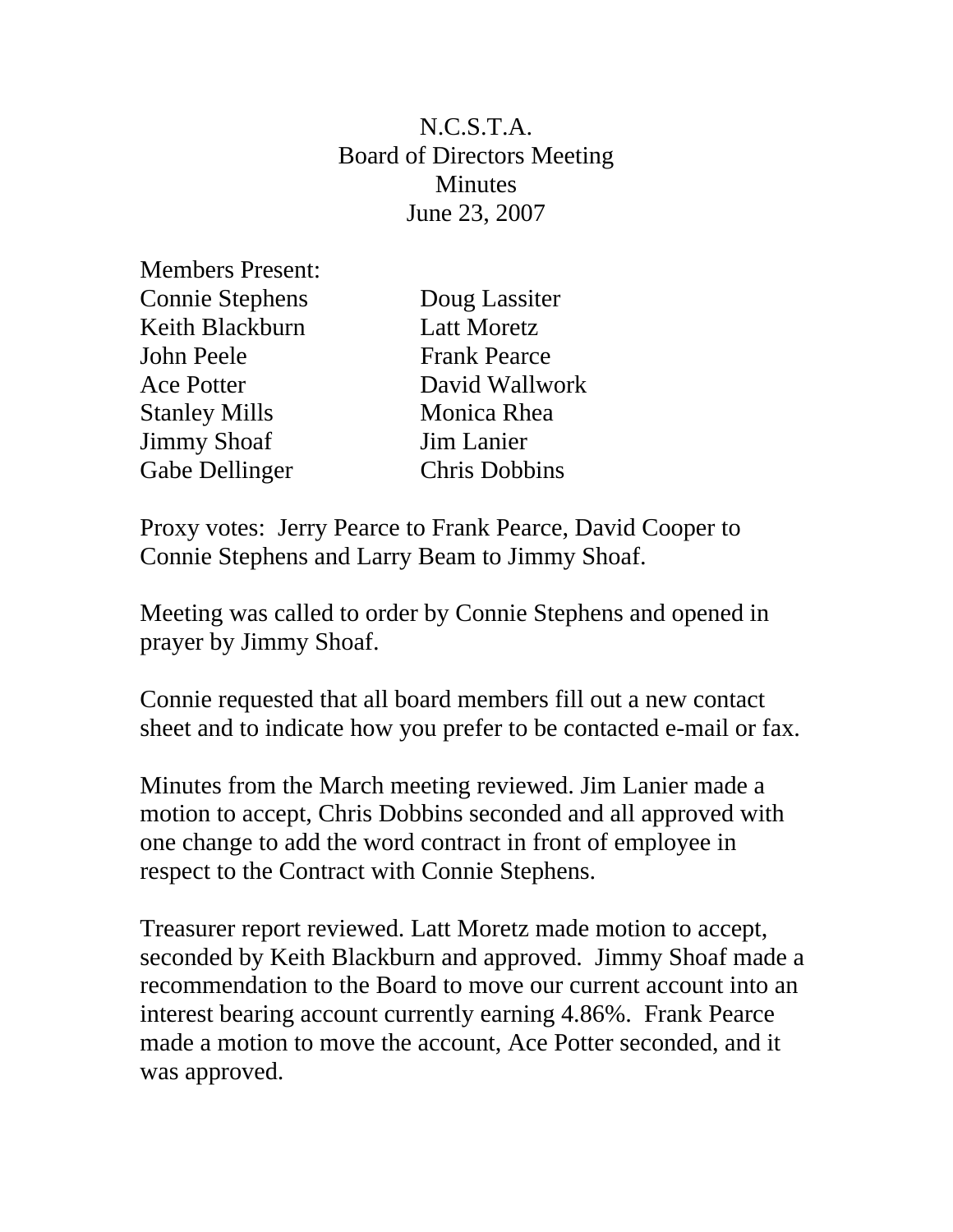A schedule of upcoming classes is now available on the web-site. Connie asks for Board members to attend these classes to help with registration and/or reading exams orally when requested.

Membership update. The Board approved 125 membership applications (renewals and new) and added Stanley Septic which was inadvertently omitted on the previous list of current members.

Scholarship applications are in with a total of 7. Jimmy Shoaf asked the Board to accept one late application. Connie Stephens made the motion, Keith Blackburn seconded and all approved. The total number of applications for the 2007 scholarships will be 8. A discussion was held to move some non-member money from the NCSTA account into the scholarship account. Latt Moretz made a motion to move \$5,000 to the scholarship account. Frank Pearce seconded this motion and all approved. Jim Lanier made a motion then to fund all 8 scholarship applicants with \$1,000 each. David Wallwork seconded and all approved.

2008 Convention update. The Board Discussed moving to a larger facility that can easily house all the installers and pumpers that will attend. Convention committee of: Connie Stephens, Jim Lanier and Doug Lassiter was appointed to look at potential sites and dates.

Tank rules update. Latt Moretz made a motion to QA portion of 1954 rules be extracted from the rules review and run with the 52,53, and 54. Keith Blackburn seconded and all approved.

Lobbyist update:

 1113 effects improper permitting offenses. HB 1809 study bill methods of disposal. HB 1143 Home Inspectors education program.